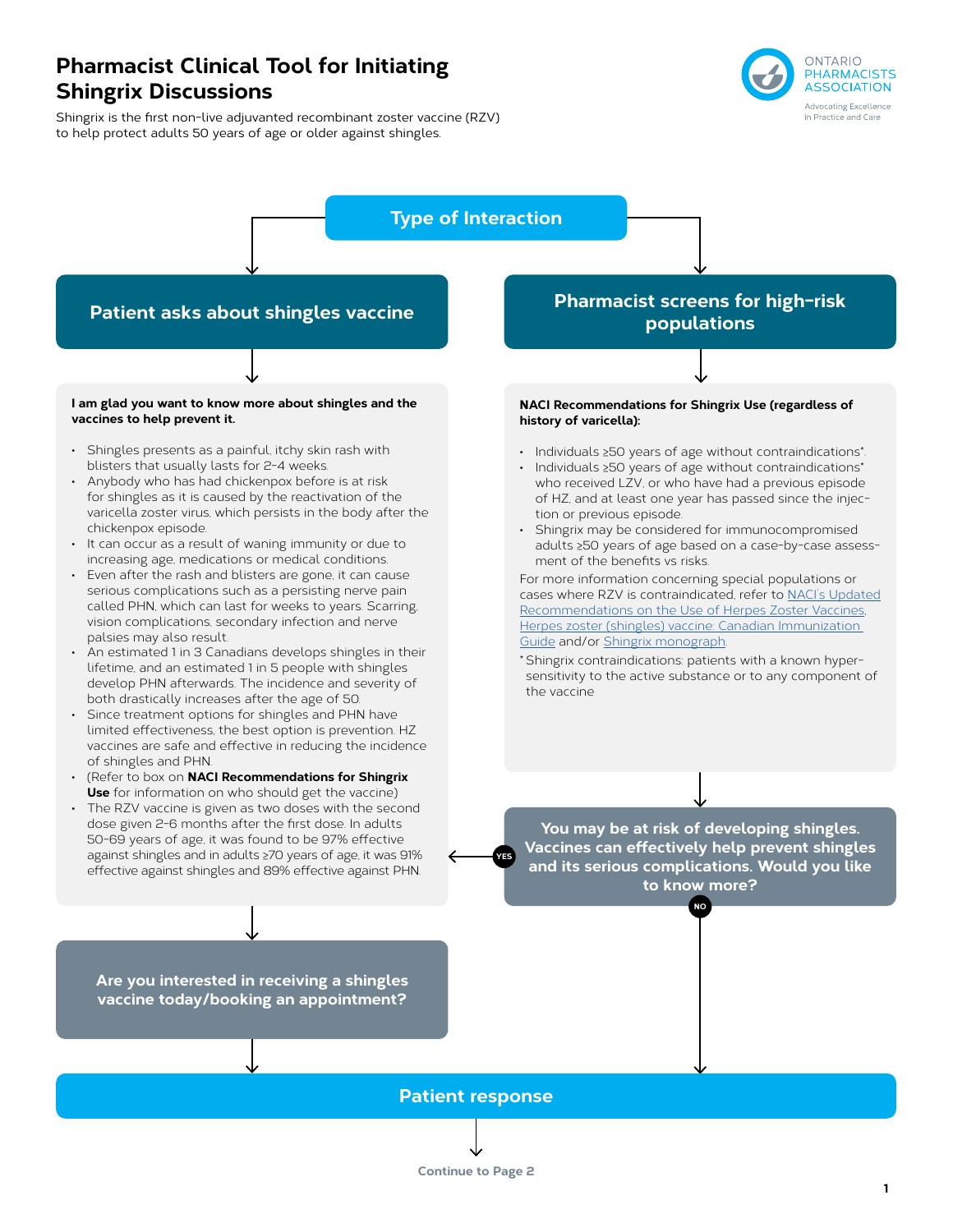

#### **Key Considerations**

Review the patient's medical history to determine if vaccination with Shingrix would be appropriate, e.g.:

- Is the vaccine indicated? (Refer to the box on **NACI Recommendations for Shingrix Use**)
- Does the patient have any contraindications to the vaccine?
- Are there any warning signs or precautions to take into consideration?
	- Illness: Postpone in those with severe acute illness with or without fever. The presence of a minor infection, such as a cold, should not result in the deferral of vaccination.
	- Hematologic: Use with caution in those with thrombocytopenia or any coagulation disorder.
	- Syncope: Procedures should be in place to prevent injuries from fainting as it may occur following or before any vaccination.
	- Special Populations: No data on the use of Shingrix in pregnant or nursing women. Safety and efficacy in individuals <18 years of age has not been established. Limited data on the use in immunocompromised adults 50 years of age or older; RZV may be considered on a case-by-case assessment of benefits vs risks and should be administered at least 14 days prior to the initiation of immunosuppressive drugs.
- What is the patient's vaccination history and past vaccination experiences (e.g., undesirable events)?
- Can Shingrix be administered simultaneously with other vaccines?
	- According to the Canadian Immunization Guide, in general, Shingrix can be given given concomitantly with, before or after, other inactivated or live vaccines for different diseases. For concomitant parenteral vaccines, administration should be at different injection sites using separate needles and syringes.
	- Fever and shivering were more frequent when the pneumococcal 23-valent polysaccharide vaccine (Pneu-P-23) was co-administered with Shingrix.



#### **Frequently Asked Questions**

#### **Q: How does Shingrix work?**

**A:** Shingrix is a non-live vaccine that contains an antigen that triggers a targeted immune response in the body to the vaccine, which helps the body build its own protection against shingles. It is also combined with an adjuvant to improve the body's response to the vaccine. See [here](https://shingrixhcp.com/efficacy-safety/mechanism-of-action/) for a video on how the vaccine works in your body.

#### **Q: Is Shingrix effective?**

**A:** In clinical studies, two doses of Shingrix were demonstrated to be:

- 97% effective in preventing shingles in individuals 50-69 years of age; 91% effective in individuals ≥70 years of age
- 91% effective in preventing PHN in individuals ≥50 years of age overall; 89% effective in those ≥70 years of age

Shingrix maintained efficacy for four years in studies, but the exact duration of protection beyond the initial four years is currently under investigation.

#### **Q: Is Shingrix safe?**

**A:** Yes. Vaccines are tested and licensed in Canada before they are given to the public. Additionally, information about side effects is continuously collected to monitor safety. (See the **Sample Counselling Script** for a list of common side effects.)

#### **Q: Can Shingrix cause shingles?**

**A**: No. Shingrix is a non-live vaccine, which means it does not contain any live components of the virus, so it can not cause shingles.

#### **Q: If I've already had shingles, do I still need to be vaccinated?**

**A:** Yes. It is still recommended that individuals who have had shingles be vaccinated. Most people will have only one occurrence of shingles in their lifetime; however, shingles is a reactivation of the chickenpox virus, which may occur more than once.

#### **Q: Is Shingrix the only vaccine available for shingles prevention?**

**A:** There are two HZ vaccines available in Canada: Shingrix (a non-live recombinant zoster vaccine) and Zostavax II (a live zoster vaccine). According to NACI, although both vaccines are safe and effective, vaccine efficacy against HZ decreases with age and over time after vaccination. However, vaccine efficacy of RZV appears to decline more slowly than vaccine efficacy of LZV across all age groups. Therefore, NACI recommends Shingrix be offered to most individuals ≥50 years of age unless contraindicated.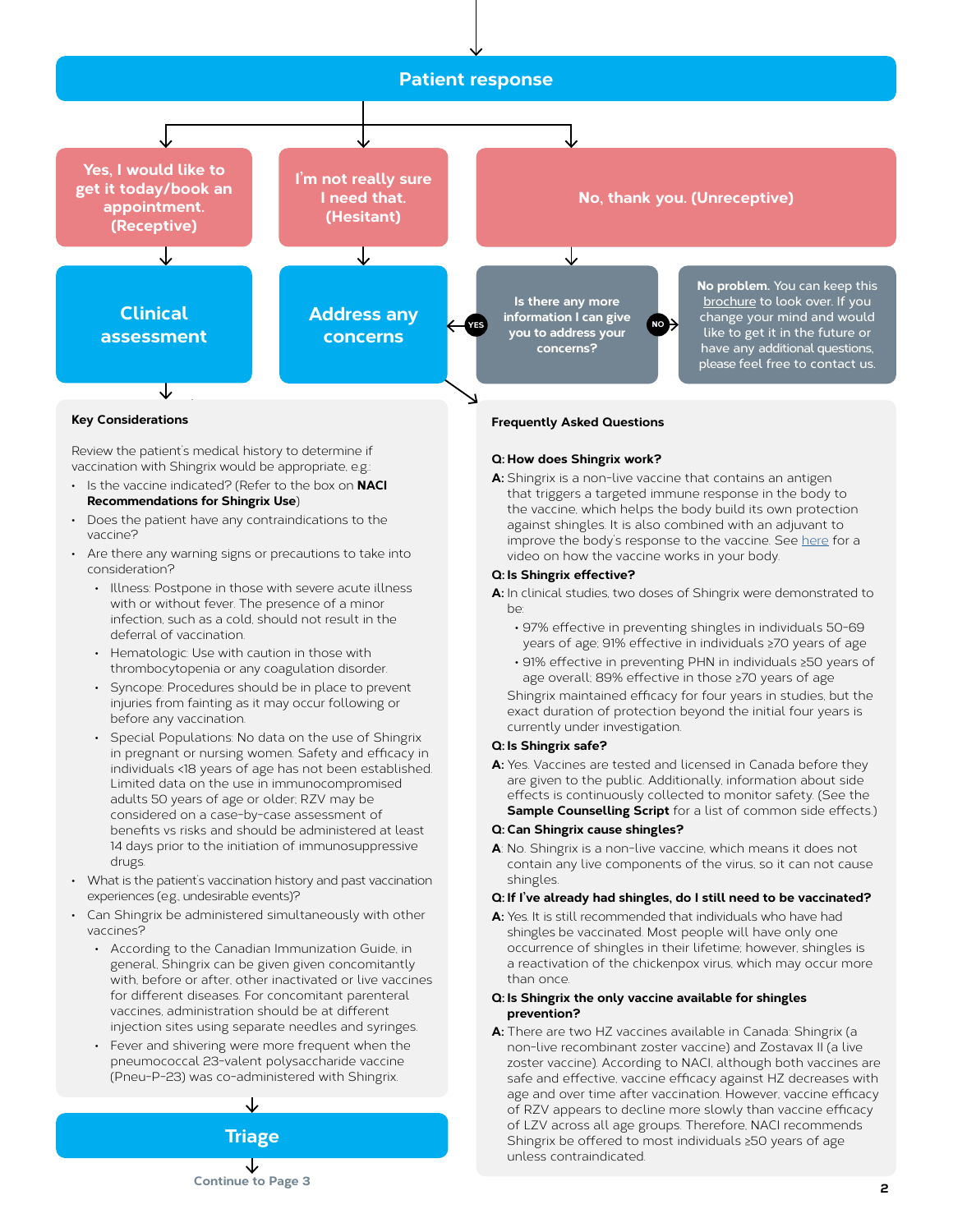

#### **Discuss Vaccine/Administration Costs**

#### **• Eligibility for publicly funded programs:**

- [OHIP](https://www.health.gov.on.ca/en/public/programs/immunization/docs/shingles_patient_fact_sheet_en.pdf): Ontario seniors between the ages of 65 to 70 are eligible to receive Shingrix through the publicly funded program from their primary health care provider, provided they have not already received the Zostavax II vaccine through the Ontario publicly funded shingles immunization program.
- [VAC:](https://www.veterans.gc.ca/eng/financial-support/medical-costs/treatment-benefits/poc10/search/form_detail/02468425) Standard benefit for eligible members 50 years of age or older with a prescription from a health professional authorized to prescribe pharmaceuticals.
- [NIHB](https://nihb.express-scripts.ca/NIHBProvider/benefits/pharmacy?page=pharmacy-bulletins&benefit=pharmacy): Listed on the NIHB Drug Benefit List as a limited use product (no prior approval required) for eligible individuals between the ages of 65 and 70. Prior approval is required for immunocompromised patients on an exceptional basis. Pharmacy providers can also be reimbursed up to \$18 for the administration of Shingrix if certain conditions are met.
- **• Private third-party coverage**: Depends on the patient's private insurance plan; some may cover all or part of the cost of Shingrix. Patients should contact their private insurer for more information on coverage.
- **Out of pocket expenses**: Provide patient with the cost of Shingrix.
- **• Pharmacy vaccine administration fee:** Provide patient with the pharmacy's vaccine administration fee; OPA members can also refer to [OPA's Suggested Fee Guide](https://opatoday.com/suggested-fee-guide/) for more information



#### **Key Considerations**

#### **Reconstitution**

Shingrix is available as a 0.5 mL suspension for one injection made by combining:

- One vial of gE powder
- One vial of adjuvant suspension

#### Shingrix **must be reconstituted prior to administration** using the **accompanying adjuvant suspension**.

- 1. Visually inspect the lyophilized powder and suspension for any foreign particulate matter and/or variation of appearance. Do not reconstitute the vaccine if either is observed.
- 2. Withdraw the entire content of the vial containing the suspension into a sterile syringe.
- 3. Add the entire contents of the syringe into the vial containing the lyophilized powder.
- 4. Shake gently until the lyophilized powder is completely dissolved. It should be an opalescent, colourless to pale brownish liquid.
- 5. Visually inspect the reconstituted vaccine for any foreign particulate matter and/or variation of appearance. Do not administer the vaccine if either is observed.
- 6. Withdraw the entire contents of the vial containing the reconstituted vaccine into a sterile syringe.
- 7. Change the needle so that a new needle is being used to administer the vaccine.

**Note:** After reconstitution, the vaccine should be used promptly; if this is not possible, the vaccine should be stored in a refrigerator (2°C to 8°C). If not used within 6 hours, it should be discarded.

#### **Administration**

• Shingrix should be administered intramuscularly, preferably in the deltoid muscle using proper aseptic technique. Do NOT administer the vaccine intravascularly, intradermally, or subcutaneously.

#### **Sample Counselling Script :**

- Shingrix is a non-live vaccine that provides protection against shingles. It is given in 2 doses with the second dose given 2-6 months after the first dose. It is important to get both doses to make sure you have maximum protection against shingles.
- In clinical studies, Shingrix was shown to be more than 90% effective in preventing shingles in people over the age of 50 years old. It is known to provide good protection for 4 years and researchers are currently studying how well Shingrix works after the initial 4 years post-vaccination. (Note: as with all vaccines, not all individuals who are vaccinated will mount a protective immune response.)
- Like all vaccines, Shingrix can cause side effects. Not everyone will experience side effects and even if they do, most are usually mild to moderate and last only 2-3 days. Some common side effects include:
	- redness, pain, swelling, itching where the needle was given
	- fever, chills, headache
	- feeling tired or unwell, muscle aches
	- nausea, vomiting, diarrhea or stomach pain
	- There are some rare side effects, such as allergic reactions including rash, hives, swelling of the face, tongue, or throat which may cause difficulty in swallowing or breathing.
	- If any of these side effects gets serious, contact your healthcare professional immediately. These are not all the possible side effects and if you experience any other side effects that are concerning, please contact your healthcare professional.
- For your safety, please stay in the pharmacy for 15 minutes after immunization for monitoring in case you have any rare but serious reactions.

# **Continue to Page 4**